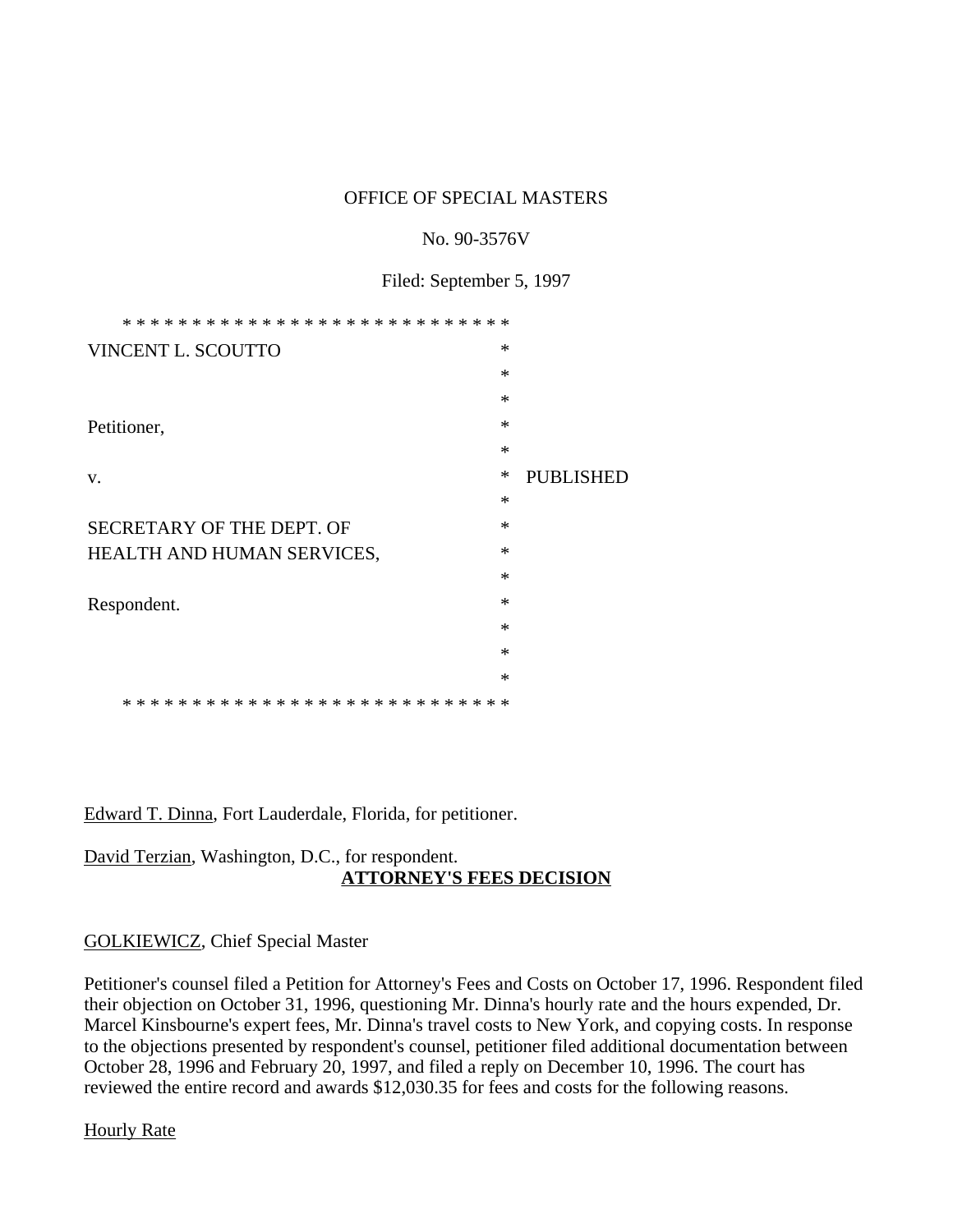Petitioner's counsel requests fees in the amount of \$12,372.50 for 70.7 hours of work billed at the hourly rate of \$175.00. Fee Petition, filed 10/17/96 at 9. Respondent opposes this hourly rate on the basis that \$175.00 is considered the premiere rate for attorney's practicing under the Vaccine Program and that Mr. Dinna "has not demonstrated that he is deserving of this high hourly rate." R Objection, filed 10/31/96 at 1. Respondent further notes that in 1990, Mr. Dinna charged only \$100/hour for another vaccine case and was ultimately awarded only \$75/hour. Respondent suggests an hourly rate not exceeding \$115.00 would be reasonable under the circumstances. R Obj. at 2.

Generally, reasonable attorney's fees are calculated by the "lodestar method" which entails multiplying the hours reasonably expended by counsel by the reasonable hourly rate. An hourly rate is deemed reasonable based on the prevailing market rate for lawyers in the area where counsel practices. See Blanchard v. Bergeron, 489 U.S. 87, 109 (1989); Blum v. Stenson, 465 U.S. 886, 888 (1984). In any Vaccine Program case, the review of counsel's fee petition typically begins with the understanding that the hourly rate of \$175.00 is considered to be the premiere rate for experienced attorney's practicing under the program in high cost areas. See Betlach v. Secretary of HHS, No. 95-3V, 1996 WL 749707 (Fed. Cl. Spec. Mstr. Dec. 17, 1996); Scheuer v. Secretary of HHS, No. 90-1639V, 1992 WL 135577 (Cl. Ct. Spec. Mstr. May 21, 1992). See also Guy v. Secretary of HHS, No. 92-779, 1997 WL 381585, Fed. Cl. (June 23, 1997) (affirming the Special Master's reduction of petitioner's counsel's hourly rate from \$175.00 to \$150.00 based on counsel's lack of experience in the program and the cost of living in New Orleans). Petitioner's counsel indicates he has been practicing in Broward County, Florida, for the past 7½ years, and that he has been successful in obtaining multi-million dollar judgments in other vaccine cases and medical malpractice cases. Counsel also indicates that he stipulated to an hourly rate of \$150.00 in another vaccine case. However, Mr. Dinna provides no supporting affidavits from other attorneys indicating the market rate for similarly experienced lawyers practicing in Fort Lauderdale or Broward County. $\frac{(1)}{(1)}$ 

Mr. Dinna is very familiar to the court from his work in several cases. At least initially, this particular case largely rode on the tails of the omnibus proceedings in Mosely v. Secretary of HHS, No. 91-201V. The complexity of this IPV case, along with the others, was lessened not only by the efforts of the lead counsel in the omnibus proceedings, but by the court's own lengthy and detailed orders instructing counsel on what was required of them to prove their case. Thus, the efforts in this case do not support a high hourly rate. More persuasive are the attorney fees awarded Mr. Dinna in a recent case, Griggs v. Secretary of HHS, No. 90-2838 (Fed. Cl. Spec. Mstr. June 2, 1997)(unpublished), wherein Mr. Dinna requested \$175.00 per hour, but was only awarded a \$125.00 hourly rate. Considering Griggs, the absence of supporting affidavits, and that Mr. Dinna has not demonstrated that he has the extensive experience required to be awarded the \$175.00 premiere hourly rate, this court finds \$125.00 to be a reasonable hourly rate in this case.

#### Number of Hours Expended

Petitioner's counsel states he expended 70.7 hours in the handling of this case; no paralegal or law clerk hours are listed or requested. Respondent argues the request is excessive for several reasons: (1) this case was one of many IPV cases lumped together and addressed in an "omnibus fashion" with other attorneys acting as "lead counsels" in the matter, (2) Mr. Dinna inherited this case from another attorney who prepared the petition, (3) no formal proceedings or status conferences were conducted in this case, (4) the petition was ultimately dismissed by the court on September 12, 1996, due to petitioner's inability or unwillingness to comply with the court's Show Cause Order, (5) counsel lists numerous billings for routine tasks, and (6) counsel charges the attorney hourly rate for tasks more suitable for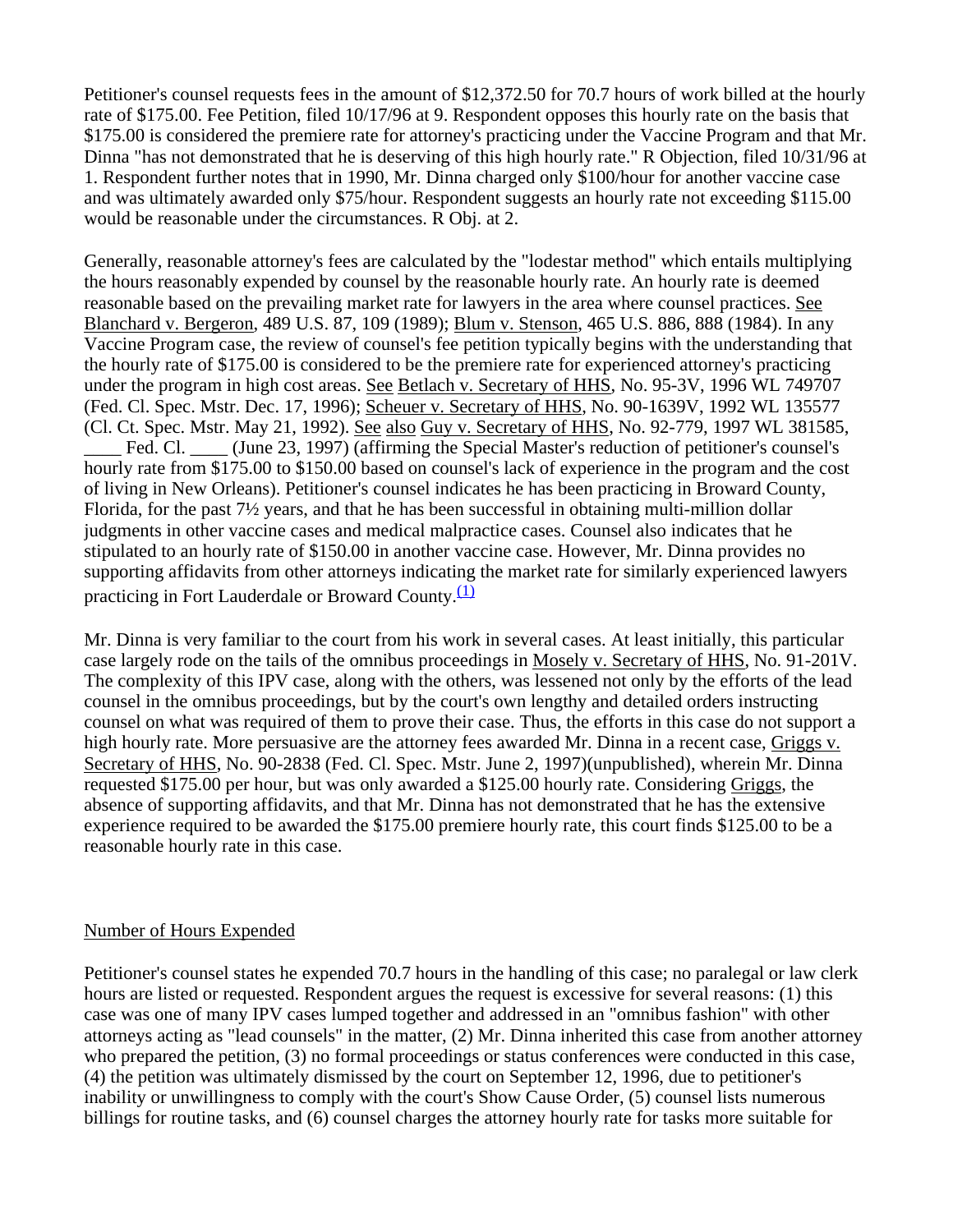paralegals/lower paid staff. R. Obj. at 2-5. Respondent did not suggest what amount of time would be reasonable.

In reviewing the hours expended, the court must "exclude from a fee request hours that are excessive, redundant, or otherwise unnecessary, just as a lawyer in private practice is ethically obligated to exclude such hours from his fee submission." Hensley v. Eckerhart, 461 U.S. 424, 434 (1983). Mr. Dinna has been on this case since 1990; his earliest entry in the fee petition is 9/28/90 and his last entry is 8/30/96. Counsel's last known filing with the court occurred on February 20, 1997, with the filing of Dr. Kinsbourne's expert witness invoice. At the least, counsel has been on this case for six years, yet only requests reimbursement for 70.7 hours. This approximates to 11.78 hours expended per year on this case over a 6 year period. The court hardly finds this time unreasonable, despite respondent's arguments that this case involved limited formal or informal proceedings and that the medical issues were largely handled by the attorneys heading the omnibus proceedings. The respondent fails to acknowledge that in December 1995, counsel was instructed to pursue his IPV case on its individual merits, apart from Mosely. The court is also not inclined to "nit-pick", as respondent requests, which documents Mr. Dinna should or should not have been reviewing as they crossed his desk. An attorney is, after all, obligated to be informed about his cases.<sup>(2)</sup> Given that only 70.7 hours are requested, the court doubts that the "sum total of all of these entries [relating to routine tasks] unnecessarily inflates the total number of hours billed to this case." R Obj. at 3-4.

However, in reviewing the petition in detail, the court agrees with respondent that there appears to be many instances where counsel charges the attorney rate for activities more suitably handled by a secretary or paralegal. $(3)$  Examples of these tasks include: cover letter(s) to the Clerk's Office, medical record request/authorization letters, calls from client regarding appointment dates/times or other simple matters, and letters or faxes to client/others simply enclosing copies of notices/orders/letters received. Consequently, the court is inclined to reduce counsel's fee request accordingly by granting the time spent by counsel on these administrative tasks, but at a rate acceptable for paralegals. See Arbuthnott v. Secretary of HHS, No. 90-1739V, 1994 WL 17926 (Fed. Cl. Spec. Mstr. Jan. 7, 1994)(wherein the court reduced the attorney's time for tasks which could have been performed by a paralegal). The court has found \$50.00 is an acceptable hourly rate for paralegals in Tucson, Sacramento, San Francisco, St. Petersburg, and Philadelphia; \$55.00 is an accepted hourly rate in vaccine cases in Chicago, Dallas, and Houston; and a \$60.00 hourly rate is charged in San Jose, Washington, D,C., Tampa, Boston, Dallas, and San Antonio. More persuasive, however, is that Mr. Dinna's firm was recently awarded hours expended by a paralegal at a rate of \$50.00 per hour. See Griggs v. Secretary of HHS, No. 90-2838V (Fed. Cl. Spec. Mstr. June 2, 1997)(unpublished). Consequently, the paralegal hourly rate this court will use is \$50.00, which is also in line with the rates generally accepted in numerous vaccine injury cases in high cost cities.

The total number of hours billed by Mr. Dinna under the attorney's rate which are to be recalculated under the paralegal hourly rate of \$50.00 is 4.6 hours for a total award on those charges of \$230.00, thereby reducing counsel's fee request by \$575.00 (*i.e.*, 4.6 hours x \$175.00 equals \$805.00 requested for these entries of which only \$230.00 will be reimbursed). $\frac{4}{2}$ 

The court further awards counsel for the remaining attorney's fees of \$7,887.50 (i.e., 60.1 hours x \$125.00 for a subtotal of \$7,512.50, thereby reducing counsel's fees on these hours in the amount of \$3,005.00 from the \$10,517.50 requested; and 6.0 hours multiplied by the reduced travel hourly rate of \$62.50., to be discussed below, for a subtotal of \$375.00, thereby reducing the fees on these hours by \$675.00).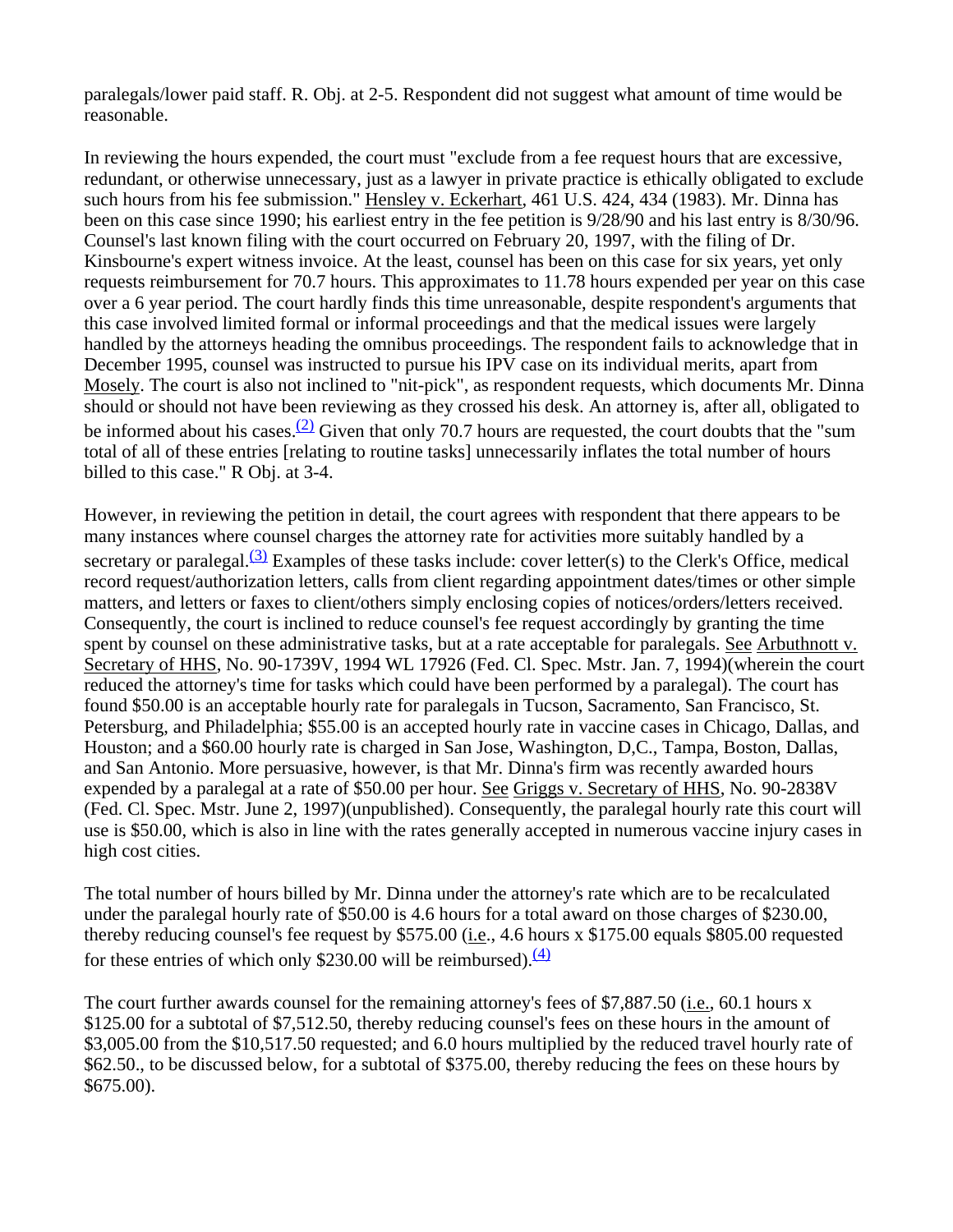#### Travel costs to New York

In counsel's fee petition, he requests \$644.00 for an airline ticket to New York and \$962.43 for the hotel room. $(5)$  Fee Pet. at 10. Respondent objects to these costs. First, respondent questions the need for counsel to personally travel to New York to obtain any records necessary for the claim; respondent notes there was no impending deadline for submission of such records and petitioner was granted an extension to file supplemental information until October 15, 1992--the trip to New York was conducted on September 3, 1992. Respondent also seriously questioned counsel's hotel bill; petitioner's counsel had initially failed to attach the bill to the original petition thereby providing respondent with no explanation of the amount requested. In reply to these objections, counsel explained that the trip to NYC "was absolutely necessary since after it was determined that a causation case cannot be established, the only remaining avenue for the Petitioner was to obtain the specific records absolutely necessary to establish the specific manufacturer, lot and determine whether or not there could have been a contamination in that specific lot." P Reply, filed 12/10/96, at 3-4. Counsel also notes that he is a quadriplegic and, therefore, requires the aid of another when traveling. In support of these costs, counsel submitted an itinerary from Union Tours, Inc. evidencing that four tickets were purchased for \$322.00 each for a round trip from Fort Lauderdale to New York; counsel is only requesting payment for two of these tickets--for his own and for his aide, Joan Dinna, at \$322.00 each for \$644.00 total. P filing of 12/4/96 at 2. In further support of his lodging costs, counsel filed an invoice from Holiday Inn at JFK Airport. The total charges are  $$942.43<sup>(6)</sup>$ , and consist of room rates, taxes, and local and long distance telephone calls for a stay of five days and four nights from September 3-September 7, 1992. Counsel indicates he is requesting only 2 nights lodging, presumably for the evenings of September 3 and September 4. P filing 12/10/96 at 4.

Per the court's Order to Show Cause dated June 30, 1992, petitioner was directed to explain, by September 1, 1992, why his petition should not be dismissed for failure to substantiate his claim. Thereafter, petitioner filed a motion for an extension of time within which to respond to the court's show cause order; the motion was signed by counsel on September 2nd and filed with the court on September 8th. The court granted the motion on September 9th, giving petitioner until October 15, 1992, to file the requested support for his claim. In support of his motion, counsel indicated that he was planning a trip to NYC "to examine all of the Bureau of State and Services Communicable Disease Center records and other medical records that might contain the manufacturer and lot or either recipients by association to determine the specific information . . . . .The undersigned believes that although the persons recording the information concerning the Petitioner, other individuals receiving the same shot on that day may have had the manufacturer and lot number recorded by the health center workers." P Motion, filed 9/8/92, at 3-4. Counsel indicates in his fee petition that he visited four health stations to review client records and to discuss with certain officials/employees where and how relevant information or additional records could be obtained. These health stations were Dr. Kanesky's office in Brooklyn, City Department of Health (Pat Caruso) in NYC, Baby Health Station in Brooklyn, and Maimonides Hospital in Brooklyn.

The court will accept counsel's trip to New York as reasonable for the purposes outlined above and for the reasons which follow. First, while respondent is correct that petitioner received an extension within which to file the information required by the court's Show Cause Order, the extension was only for 45 days and petitioner was directed to comply by October 15, 1992. The "unconventional" means of obtaining information, by searching the records oneself instead of waiting for an office employee to do so, may seem excessive to respondent but was reasonable in light of the pending dismissal facing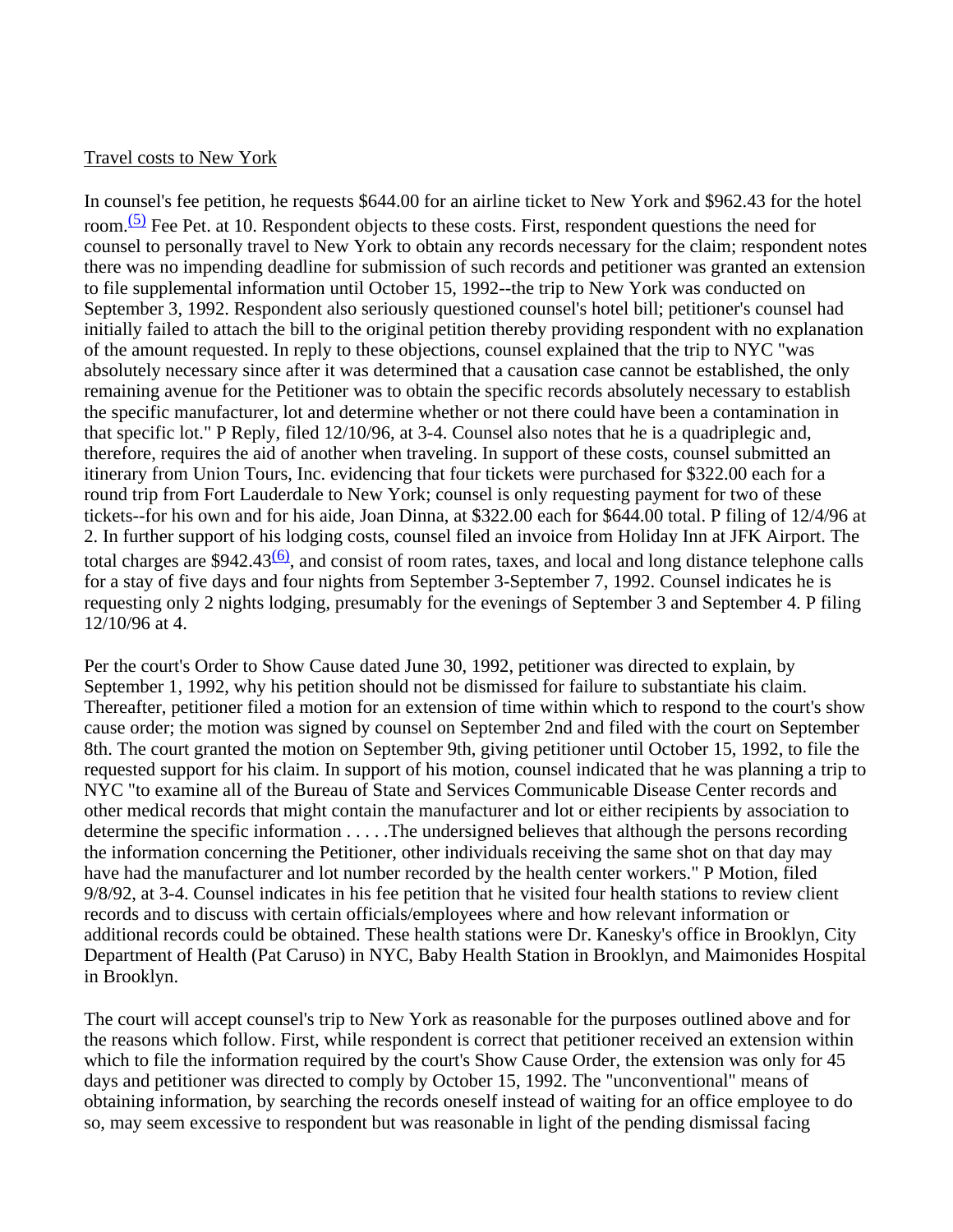petitioner's claim. Second and more importantly, counsel's personal efforts were reasonable given that doctors' and public health offices are not the most efficient in responding to written or oral telephone requests for medical records or information. It must be remembered that petitioner sought thirty-year old information which was likely buried, if at all available, in office storage spaces. Counsel simply engaged in efforts to speed the process of reviewing the records for any useful information which could either provide the basis or some direction for the prosecution of his claim; that he took these duties upon himself rather than burdening some employee, unfamiliar with the case, with this research task does not make counsel's efforts unwarranted. Third, per petitioner's motion for extension of time, it appears counsel intended to review some records not specific to Mr. Scuotto. Indeed, counsel's entries in the fee petition state he reviewed various client files, implying not just those relating to his client. It is possible, if not likely, that had counsel made only written requests for information, documentation relating to other vaccinees would not have been provided. Lastly, counsel accomplished four health station visits in minimal time and discussed with officials/employees other avenues to pursue for the collection of relevant vaccination information. In at least one instance, counsel's visit prompted the city official to contact other officials for relevant information. P filing of 12/14/92 (see Patricia J. Caruso's Memorandum to Dr. Carmen Ramos and Elliott Jager. Ms. Caruso was the Secretary for the Board of Health/Department of Health.). Therefore, the court finds counsel's travel to New York reasonable. Consequently, the court awards Mr. Dinna for the airfare requested in the amount of \$644.00 (for himself and his aide); however, the court does not award Mr. Dinna for the full amount of the hotel bill as requested in the fee petition, nor for the full amount of the attorney's fees associated with the travel time to and from New York. What will be awarded is discussed below.

As previously noted, the bill submitted from Holiday Inn lists a stay of five days and four nights. Mr. Dinna indicates he is seeking only the costs associated with two nights worth of lodging, presumably September 3rd and September 4th. Thus, calculating in the room rate, taxes and telephone calls $\frac{(7)}{2}$ associated with those dates, the court determines that counsel shall be awarded \$460.21 in lodging costs, which is  $$502.22$  less than the amount requested in the fee petition.<sup>(8)</sup>

In vaccine cases, travel time is typically awarded at a rate which is 50% that of the hourly rate charged by the attorney. See LeBlanc v. Secretary of HHS, No. 90-1607V, 1995 WL 695202 (Fed. Cl. Spec. Mstr. Nov. 8, 1995); Mains v. Secretary of HHS, No. 90-992V, 1993 WL 69724 (Fed. Cl. Spec. Mstr. Feb. 26, 1993). As previously discussed, Mr. Dinna's hourly fee has been reduced from \$175.00 to \$125.00. The total travel time requested, as evidenced in the fee petition at page 6, is 13.6 hours for the New York visit. Because 7.6 hours of the time involved both travel time and record review time, and because no apportionment was made between the two, the court will only concentrate on the 6.0 hours listed as air travel time to and from New York. Consequently, the court awards \$375.00 for 6.0 hours of travel time (as multiplied by ½ of Mr. Dinna's \$125.00 hourly rate), thereby reducing counsel's fee request by \$675.00.

## Dr. Marcel Kinsbourne's expert fees

The fee petition requests a total of \$2,725.00 for Dr. Kinsbourne's charges. The first entry on 1/16/91 indicates a firm check was paid to Dr. Kinsbourne in the amount of \$1,000.00; the second entry is on 2/17/95 for \$1,725.00. Fee Pet. at 11. In further support of this request, counsel submitted Dr. Kinsbourne's bill for services rendered which indicates he spent 5.75 hours at \$300.00 per hour to review medical records, statements, literature, and to confer with counsel. P filing 2/20/97 at 1. Respondent objects to the awarding of any fees for Dr. Kinsbourne. Respondent notes this case never resulted in a hearing or any proceedings requiring expert participation, and no expert report was ever filed. Respondent was aware, however, that counsel was discussing the case with Dr. Kinsbourne.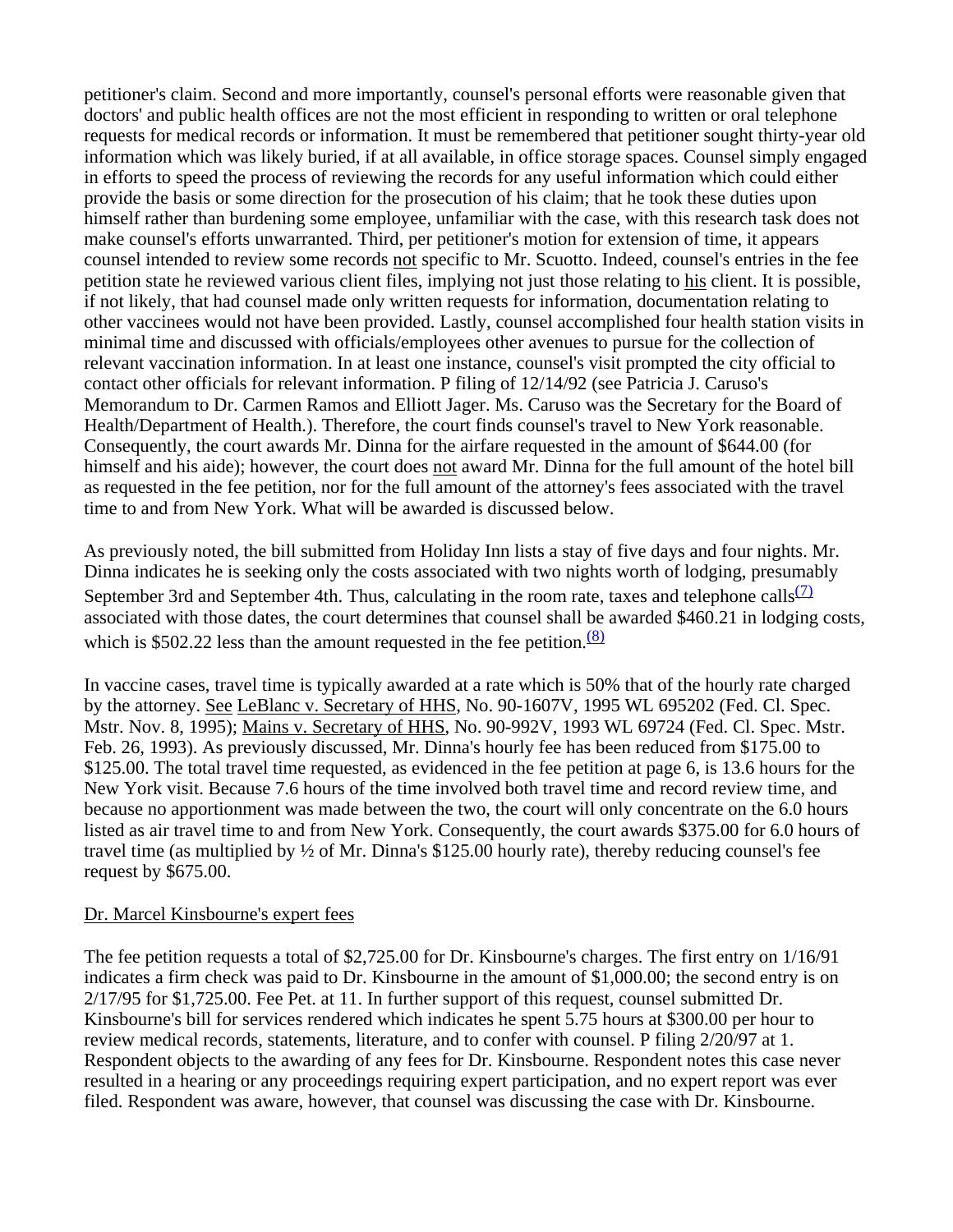In the court's Order dated December 21, 1995, petitioner, along with 45 others and in light of the developments in the omnibus proceedings conducted in Mosely was directed to proceed on the individual merits of his case and begin compliance with the court's April 2, 1992 Order. See Order, filed 12/21/95. The April 2, 1992 Order required petitioners to submit expert affidavits in support of their case-in-chief, and more importantly, in support of any causation-in-fact theory. See Order, filed 4/2/92, at 17-19. In light of the court's own requirements and regardless of the fact that no expert report was ultimately filed or that the case never proceeded to the point where Dr. Kinsbourne's testimony was necessary, the court finds counsel's retention of Dr. Kinsbourne and the hours expended by the expert to be reasonable.

The court notes that the \$1,000.00 listed on 1/16/91 was paid to Dr. Kinsbourne as a retainer. Pursuant to Mr. Scuotto's affidavit , filed 10/28/96, it is clear petitioner sent a check in the amount of \$1,000.00 to Mr. Dinna whereby counsel then paid Dr. Kinsbourne with a firm check (#1266). Thus, although counsel lists this \$1,000.00 as costs incurred by his firm, the reimbursement shall be awarded to Mr. Scuotto instead.

This court has repeatedly questioned Dr. Kinsbourne's \$300 per hour rate as being excessive. See Thomas v. Secretary of HHS, No. 92-46V, 1997 WL 74664 (Fed. Cl. Spec. Mstr. Feb. 3, 1997); Mandell v. Secretary of HHS, No. 90-2853V, 1995 WL 715511 (Fed. Cl. Spec. Mstr. Nov. 21, 1995); Connor v. Secretary of HHS, No. 90-388V, 1992 WL 176484 (Cl. Ct. Spec. Mstr. July 6, 1992). In the court's February 28, 1997 Order, the court notified counsel that it would be inclined to award only \$200.00 per hour for Dr. Kinsbourne's services, "absent a compelling reason to award the \$300.00 rate requested." Petitioner failed to submit any argument for awarding the \$300.00 rate. Therefore, based on precedent, the court awards \$1,150.00 (5.75 hours x \$200) for Dr. Kinsbourne's expert fees, thereby reducing counsel's request for costs by \$575.00.

# Filing fee

Counsel requests reimbursement in the amount of \$120.00 for the filing fee in this case. It appears from petitioner's affidavit that this fee was forwarded to Mr. Dinna; counsel then paid the clerk's office through a firm check (#1098). Mr. Scuotto's affidavit indicates \$125.00 (versus \$120.00) was advanced for the filing fee, but he failed to submit a copy of the check supporting payment. Nevertheless, the filing fee was obviously incurred and counsel does not dispute that petitioner himself advanced the fee. Thus, the \$120.00 filing fee is awarded and shall be paid directly to petitioner.

## Copy costs

Counsel requests reimbursement for copies made at the rate of \$0.25 per page and indicates that this amount includes paralegal and accounting time which was not separately billed for in the petition. P Reply at 4. Because copying documents is an unreimbursable secretarial task, see LeBlanc v. Secretary of HHS, No. 90-1607V, 1995 WL 695202 (Fed. Cl. Spec. Mstr. Nov. 8, 1995), the court considers the \$0.25 rate representative of copying charges only, and therefore, finds this rate excessive. Instead, counsel is awarded \$0.10 per copy.<sup>(9)</sup> As a result of this downward departure and after a calculation of the copies made, counsel is awarded \$140.60 in copy costs (1406 copies x \$0.10 per page), rather than the \$263.30 requested (i.e., 524 copies x \$0.25 per page; 882 copies x \$0.15 per page), thereby reducing counsel's request for costs by \$122.70.

## Other costs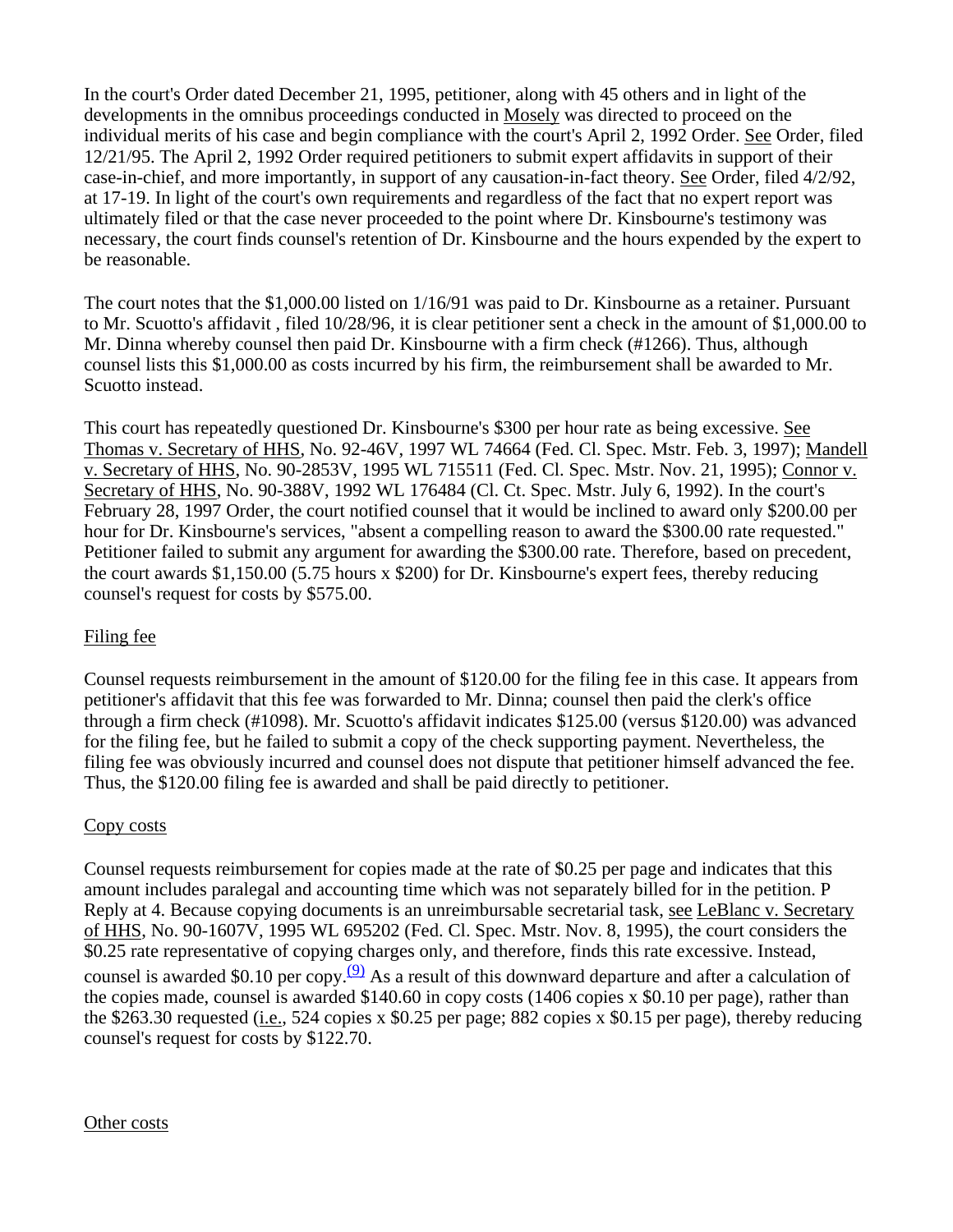The court finds all other costs not specifically addressed above to be reasonable; they are awarded without reduction.

Based on the reasons presented above and the court's subsequent calculations, the court finds \$12,030.35 represents a reasonable award for fees and costs in this matter. Therefore, the court finds that petitioner's counsel is entitled to \$8,117.50 in attorney's fees and \$2,792.85 in costs, and petitioner shall be awarded  $$1,120.00$  for costs advanced. $\frac{(10)}{2}$ 

The Clerk shall enter judgment accordingly.

\_\_\_\_\_\_\_\_\_\_\_\_\_\_\_\_\_\_\_\_\_\_\_\_\_\_\_\_\_

Gary J. Golkiewicz

Chief Special Master

1. See Higgins v. Secretary of HHS, No. 92-313V, 1993 WL 93920 (Fed. Cl. Spec. Mstr. Mar. 17, 1993) (quoting Blum v. Stenson, 465 U.S. 886, 896 n.11 (1984), that "[T]he burden is on the fee applicant to produce satisfactory evidence--in addition to the attorney's own affidavits--that the requested rates are in line with those prevailing in the community for similar services by lawyers of reasonably comparable skill, experience and reputation.").

2. The court recognizes there's a thin line between the attorney's obligation to be informed about the case and the charging of time for simple and routine tasks. For instance, it appears Mr. Dinna charged for simple review of court orders, some of which were less than half a page in length. On the other hand, some orders, of various lengths, were extremely detailed and/or imposed strict requirements and deadlines on the petitioners, thereby requiring careful review and attention by the attorney. Counsel is advised to closely scrutinize future fee petitions to ensure that the attorney's charges listed do indeed demand action or attention by the attorney, instead of a lower paid staff member, and that all tasks listed warrant actual billing. This court could have been less lenient in reviewing Mr. Dinna's petition; instead, the court granted Mr. Dinna the benefit of doubt as to some charges.

3. Counsel charged no paralegal or secretarial time although he indicated that his copy charges of \$0.25 per page included the paralegal's time in completing the copying tasks. Why some tasks were not assigned to the paralegal remains unexplained.

4. The entries reduced to the paralegal rate are: 9/28/90 (.2), 10/1/90 (.3), 10/1/90 (.1), 10/5/90 (.2), 11/1/90 (.2), 11/26/90 (.1), 11/26/90 (.1), 11/26/90 (.1), 1/9/91 (.1), 4/16/91 (.2), 4/16/91 (.2), 5/29/91 (.2), 4/30/92 (.2), 9/15/92 (.2), 9/29/92 (.2), 6/10/93 (.2), 1/27/94 (.2), 8/4/94 (.2), 11/30/94 (.2), 1/11/95 (.2), 2/16/95 (.2), 11/27/95 (.2), 1/3/96 (.2), 6/18/96 (.2), and 6/18/96 (.2).

5. Petitioner's counsel also requests 6.0 hours in travel time to and from New York and 7.6 hours for travel to various offices within New York for the purposes of reviewing records and discussing record keeping procedures; these charges are billed for September 4, 1992. Fee Pet. at 6. At a requested rate of \$175 per hour, this amounts to \$2,380.00 in fees.

6. The fee petition requests \$962.43, although the hotel bill is only for \$942.43.